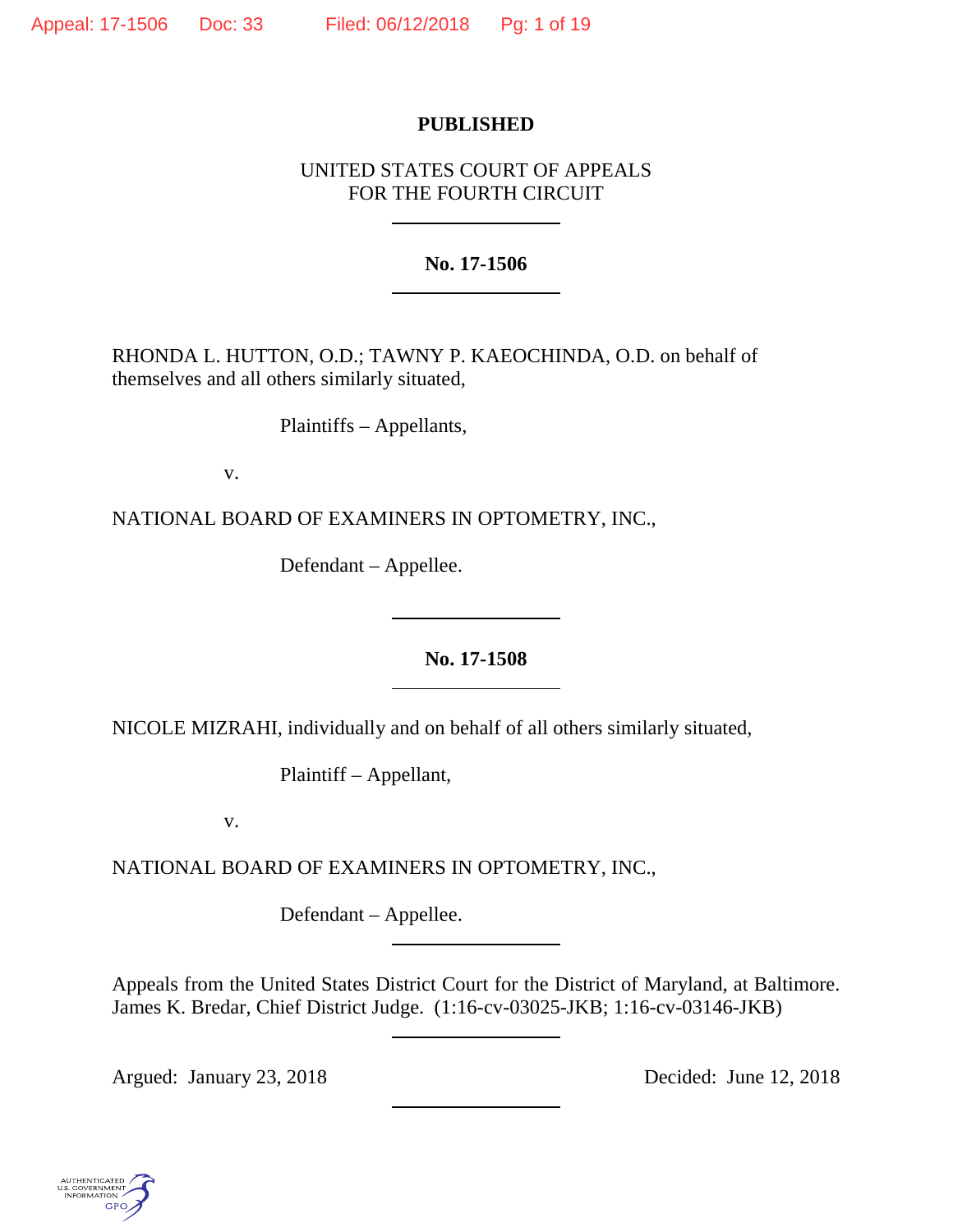Before NIEMEYER, KING, and DIAZ, Circuit Judges.

Vacated and remanded by published opinion. Judge King wrote the opinion, in which Judge Niemeyer and Judge Diaz joined.

**ARGUED**: Norman E. Siegel, STUEVE SIEGEL HANSON, LLP, Kansas City, Missouri, for Appellants. Claudia Drennen McCarron, MULLEN COUGHLIN LLC, Wayne, Pennsylvania, for Appellee. **ON BRIEF**: Barrett J. Vahle, J. Austin Moore, STUEVE SIEGEL HANSON, LLP, Kansas City, Missouri; Hassan A. Zavareei, TYCKO & ZAVEREEI LLP, Washington, D.C., for Appellants Rhonda L. Hutton and Tawny P. Kaeochinda. Michael Liskow, New York, New York, Carl Malmstrom, WOLF HALDENSTEIN ADLER FREEMAN & HERZ, LLP, Chicago, Illinois; Donald J. Enright, LEVI & KORSINSKY LLP, Washington, D.C., for Appellant Nicole Mizrahi.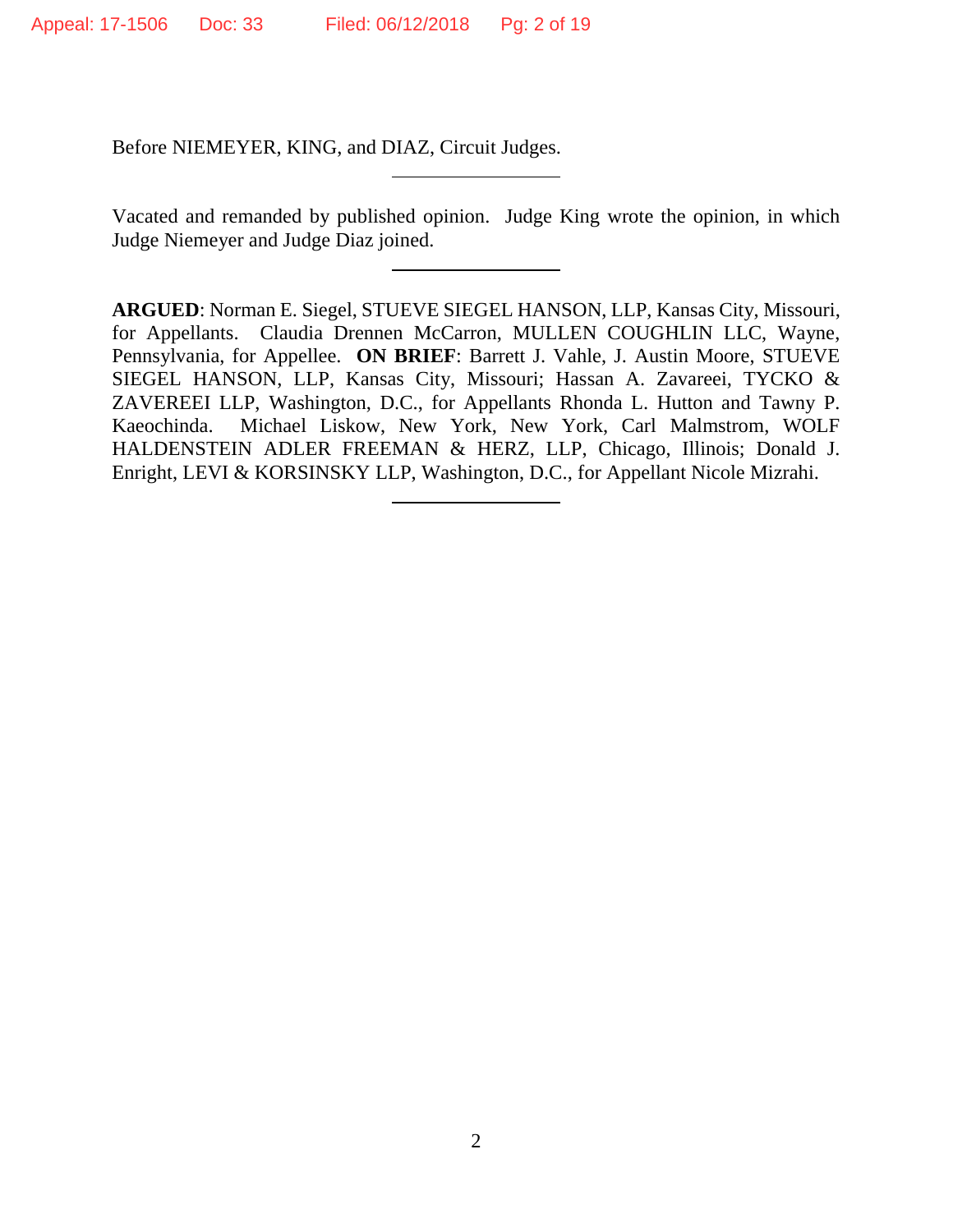KING, Circuit Judge:

These consolidated appeals arise from a breach of personal information maintained in a database of the defendant, the National Board of Examiners in Optometry, Inc. (the "NBEO"). Three optometrists, Rhonda L. Hutton, Tawny P. Kaeochinda, and Nicole Mizrahi (the "Plaintiffs"), as representatives of the putative class of victims, specify in two complaints that their personal information and that of the class members was stolen in the NBEO data breach. Hutton and Kaeochinda joined in the initial complaint — which underlies appeal No. 17-1506 — that was filed in the District of Maryland in August 2016. It alleges five claims, including negligence, breach of contract, and breach of implied contract. *See Hutton v. Nat'l Bd. of Exam'rs in Optometry, Inc.*, No. 1:16-cv-3025 (D. Md. Aug. 30, 20[1](#page-2-0)6), ECF No. 1 (the "Hutton Complaint").<sup>1</sup> The complaint of plaintiff Mizrahi — which underlies appeal No. 17-1508 — was filed in that court in September 2016, and alleges claims of negligence, breach of contract, breach of implied contract, and unjust enrichment. *See Mizrahi v. Nat'l Bd. of Exam'rs in Optometry, Inc.*, No. 1:16-cv-3146 (D. Md. Sept. 13, [2](#page-2-1)016), ECF No. 1 (the "Mizrahi Complaint").<sup>2</sup> All the claims arise from the

<span id="page-2-0"></span><sup>&</sup>lt;sup>1</sup> In addition to the three claims identified above, the Hutton Complaint alleges two California statutory claims. The alleged class of optometrists is defined as: (1) exam takers of NBEO-administered exams whose personal information was compromised as a result of the NBEO data breach discovered in July 2016; and (2) exam takers in California of NBEO-administered exams whose personal information was compromised. *See* Hutton Compl. ¶ 35.

<span id="page-2-1"></span><sup>&</sup>lt;sup>2</sup> We sometimes refer to the complaints as the "Hutton and Mizrahi Complaints," or as the "Complaints."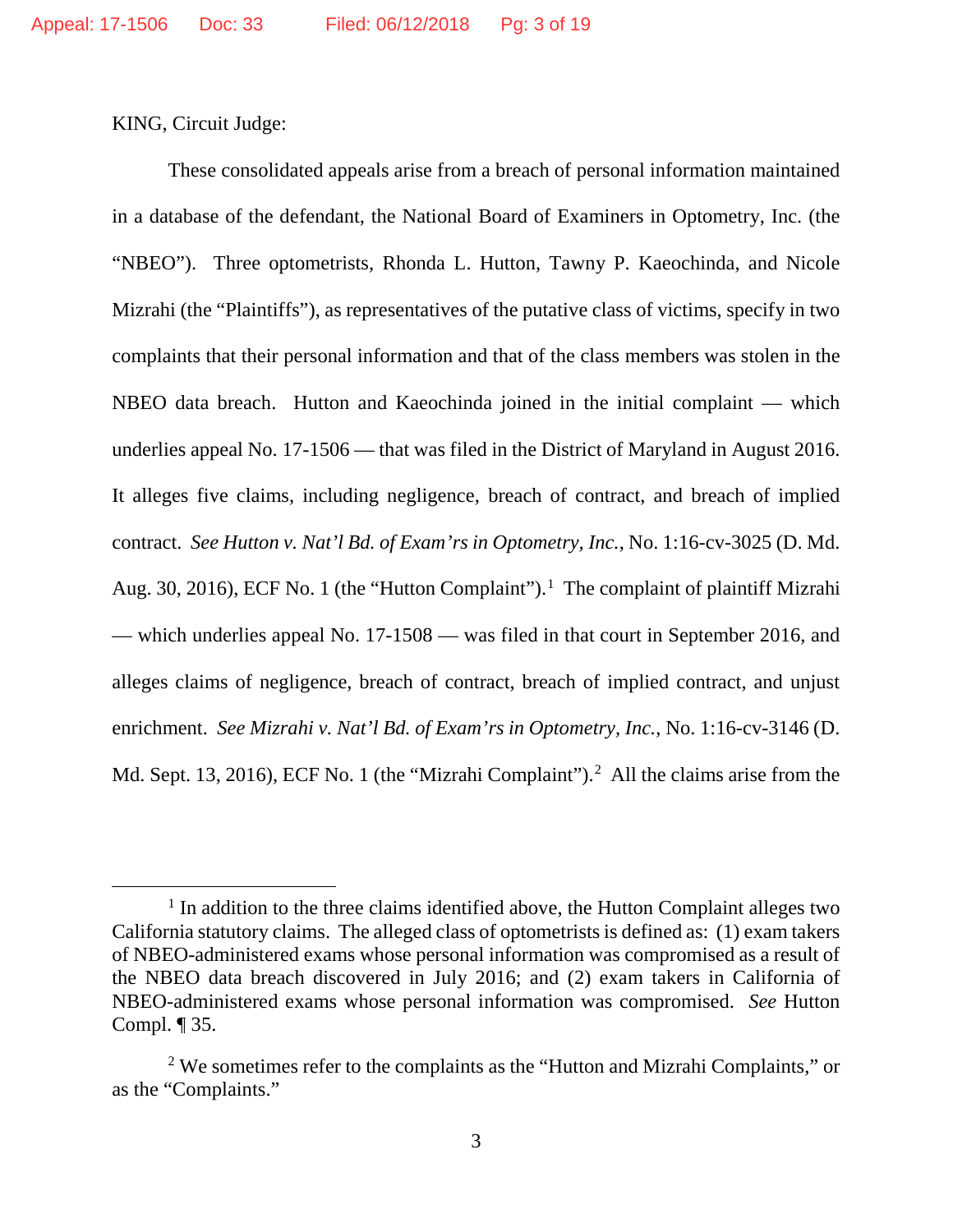NBEO's failure to adequately safeguard personal information of the Plaintiffs and the class members.

The district court dismissed the Complaints for lack of subject-matter jurisdiction, based on a failure to establish that the Plaintiffs possessed Article III standing to sue. It reasoned, inter alia, that the Complaints had not sufficiently alleged the necessary injuryin-fact and that, in any event, they failed to sufficiently allege that any injuries suffered by the Plaintiffs were fairly traceable to conduct of the NBEO. *See Hutton v. Nat'l Bd. of Exam'rs in Optometry, Inc.*, No. 1:16-cv-3025 (D. Md. Mar. 22, 2017), ECF No. 19 (the "Opinion"). The Plaintiffs have appealed the judgments of dismissal and the appeals have been consolidated. As explained below, we are satisfied that the Plaintiffs have standing to sue and therefore vacate and remand.

I.

## A.

In July 2016, optometrists across the United States noticed that Chase Amazon Visa credit card accounts had been fraudulently opened in their names. *See* Hutton Compl. ¶ 2; see also Mizrahi Compl.  $\P 2<sup>3</sup>$  $\P 2<sup>3</sup>$  $\P 2<sup>3</sup>$  The creation of those fraudulent accounts — which required the use of an applicant's correct social security number and date of birth — convinced

<span id="page-3-0"></span><sup>&</sup>lt;sup>3</sup> The facts recited herein are drawn from the Hutton and Mizrahi Complaints. We take the allegations of those Complaints as true and draw all reasonable inferences in favor of the Plaintiffs. *See Nemet Chevrolet, Ltd. v. Consumeraffairs.com, Inc.*, 591 F.3d 250, 253 (4th Cir. 2009).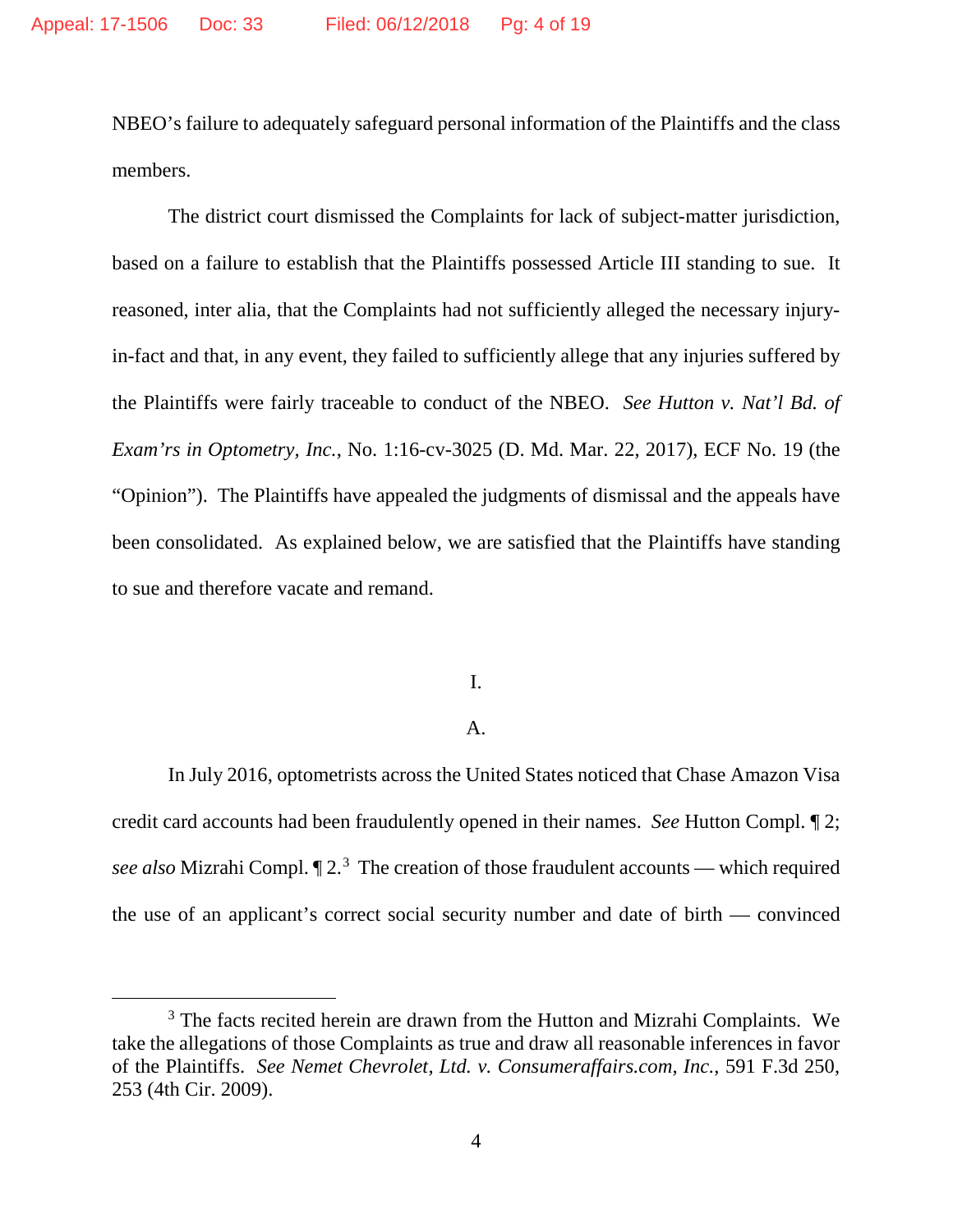several of the victims that data containing their personal information had been stolen. *See*  Hutton Compl. ¶ 2; *see also* Mizrahi Compl. ¶ 21. The victims discussed the thefts among themselves in Facebook groups dedicated to optometrists, including, for example, a group called "ODs on Facebook." *See* Hutton Compl. ¶ 2; *see also* Mizrahi Compl. ¶ 2. The optometrists determined that the only common source amongst them and to which they had all given their personal information — including social security numbers, names, dates of birth, addresses, and credit card information — was the NBEO, where every graduating optometry student had to submit their personal information to sit for board-certifying exams. *See* Hutton Compl. ¶ 2; *see also* Mizrahi Compl. ¶ 3. Although the victim optometrists identified other possible sources for the data breach — for example, the American Optometric Association, the American Academy of Optometry, and the Association of Schools and Colleges of Optometry — those organizations had not collected or stored social security numbers, or they confirmed that their databases had never been breached. *See* Hutton Compl. ¶ 16; *see also* Mizrahi Compl. ¶ 23.

The NBEO soon became aware of the concerns and suspicions of the victim optometrists. On August 2, 2016, the NBEO released a statement on its Facebook page asserting that, "[a]fter a thorough investigation and extensive discussions with involved parties," the NBEO had determined that its "information systems [had] NOT been compromised." *See* Mizrahi Compl. ¶ 4, 25. Two days later, however, the NBEO revised that view, posting a second statement on Facebook asserting that it had decided to further "investigate whether personal data was stolen from [its] information systems to support the perpetrators' fraud on individuals and Chase." *See* Hutton Compl. ¶¶ 3, 17; *see also*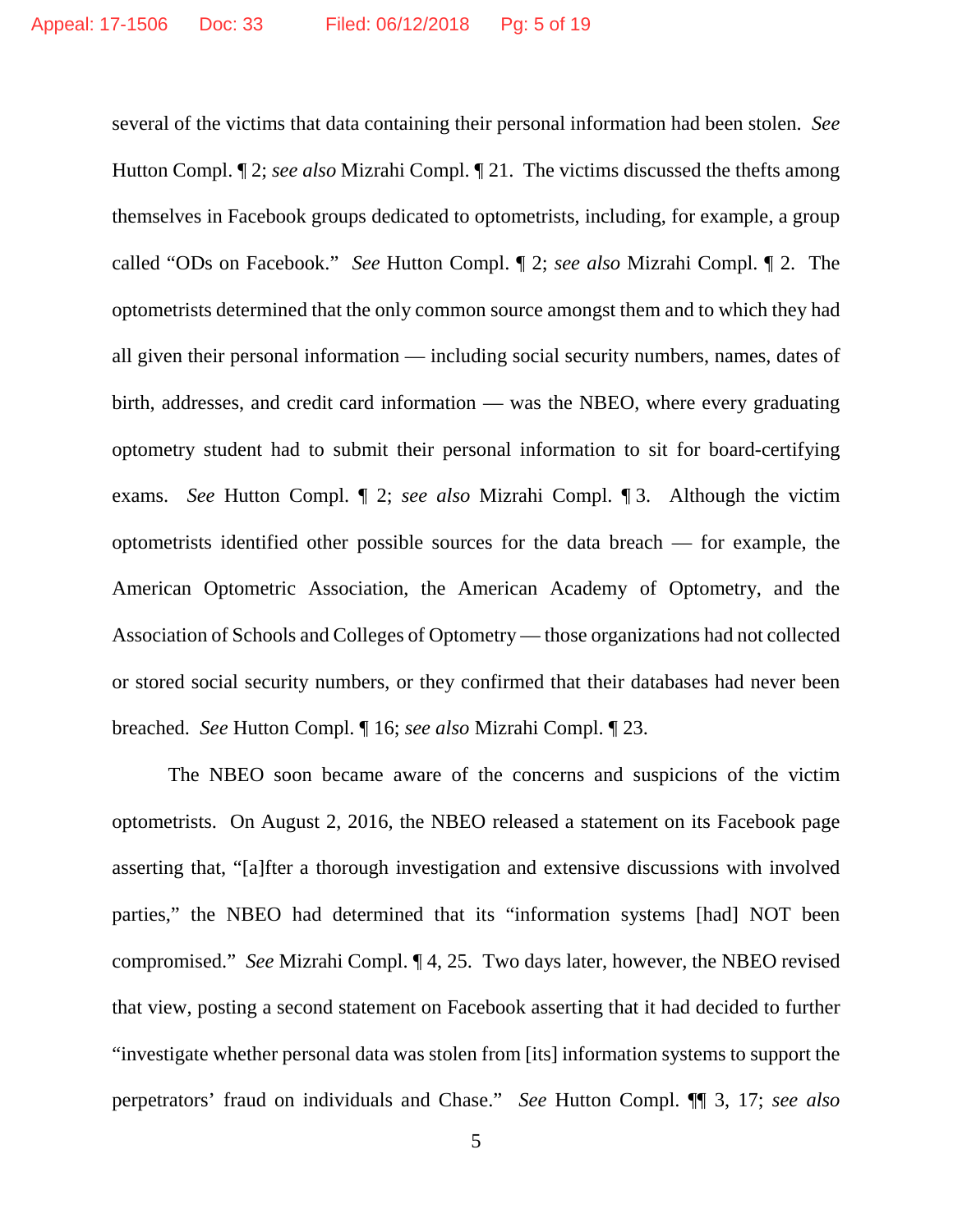Mizrahi Compl. ¶¶ 5, 26. Three weeks later, on August 25, 2016, the NBEO revised its earlier announcements "with a cryptic message stating its internal review was still ongoing and that it may take a number of additional weeks to complete." *See* Hutton Compl. ¶ 17. The NBEO also advised the victims to "remain vigilant in checking their credit." *Id.*

On August 30, 2016, Hutton and Kaeochinda initiated their civil action in the District of Maryland, pursuant to codified provisions of the Class Action Fairness Act. *See*  28 U.S.C. § 1332(d)(2). Two weeks later, Mizrahi initiated her own civil action in the same court. Hutton, Kaeochinda, and Mizrahi alleged that their personal information, and that of the class members, had been compromised in a breach of the NBEO's database. The Plaintiffs — on behalf of themselves and the putative class — sought damages, restitution, and injunctive relief. *See* Hutton Compl. ¶ 4; s*ee also* Mizrahi Compl. ¶ 8.

Hutton, a resident of Kansas, had submitted her personal information to the NBEO in 1998 when she registered to take a professional optometry licensure examination. Eighteen years later, on August 5, 2016, Hutton received by mail a Chase Amazon Visa credit card for which she had not applied. *See* Hutton Compl. ¶ 5. Although "Hutton" was her married name in 2016, the Chase credit card account was opened in her maiden name, which she had used in 1998 in registering with the NBEO. *Id.* Hutton alleges that, as a result of her personal information being compromised, she faces an increased risk of identity theft and fraud. *Id.* Hutton also alleges that she has spent "time and money putting credit freezes in place with the credit reporting agencies Experian, TransUnion, and Equifax." *Id.*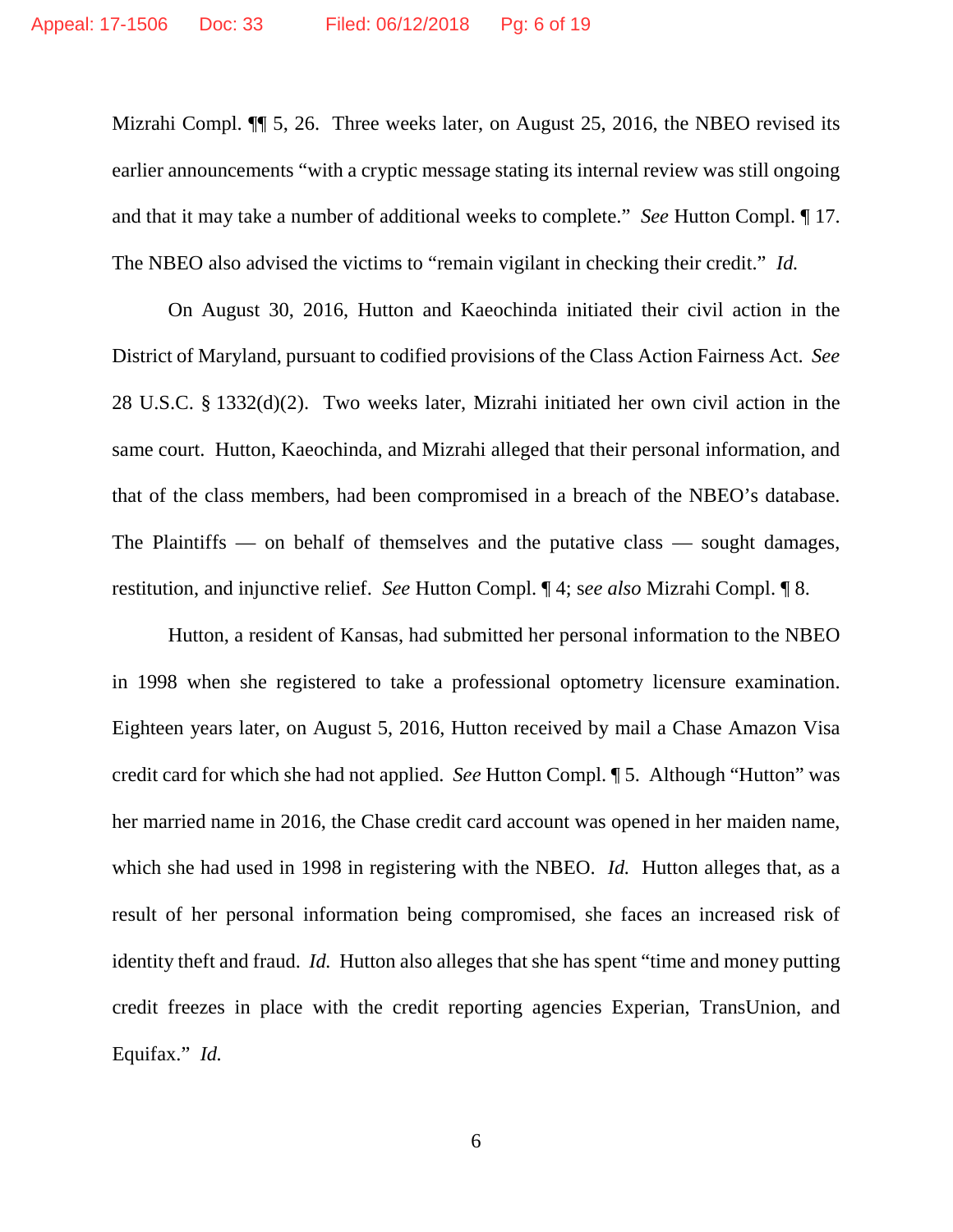Kaeochinda, Hutton's co-plaintiff, is a resident of California. She submitted her personal information to the NBEO between 2006 and 2008 — under an earlier married name — in connection with an optometry licensure examination. *See* Hutton Compl. ¶ 6. On August 1, 2016, Kaeochinda learned that someone had fraudulently applied for a Chase Amazon Visa credit card account using, among other personal information, her earlier married name. *Id.* Like Hutton, Kaeochinda alleges that she faces an imminent threat of future harm from identity theft and fraud. *Id.* Kaeochinda also maintains that she has spent time and money putting credit freezes in place, and by "filing reports with the FTC, FBI, IRS, and her local police department." *Id.*

Plaintiff Mizrahi alleges that, after learning of the NBEO data breach, she began monitoring her credit score and alerted the credit reporting agency TransUnion to the potential fraudulent use of her personal information. *See* Mizrahi Compl. ¶ 32. Mizrahi also alleges that, on about August 27, 2016, a credit monitoring service advised her that her credit score had fallen by eleven points due to a credit card application filed under her name just one day earlier. *Id.* On about September 2, 2016, Mizrahi received a letter from Chase bank advising her of steps to be taken to protect her personal information that may have been compromised, but not specifically stating that any such compromise had occurred. *Id.* at ¶ 33. When Mizrahi contacted Chase about the letter, a bank representative advised her that a credit card application had been submitted on August 26, 2016, seeking to open a Chase Amazon Visa credit card. The application had used Mizrahi's address, social security number, and her mother's maiden name. *Id*. at ¶ 34. The Mizrahi Complaint alleges that the Chase bank representative informed Mizrahi that the decrease in her credit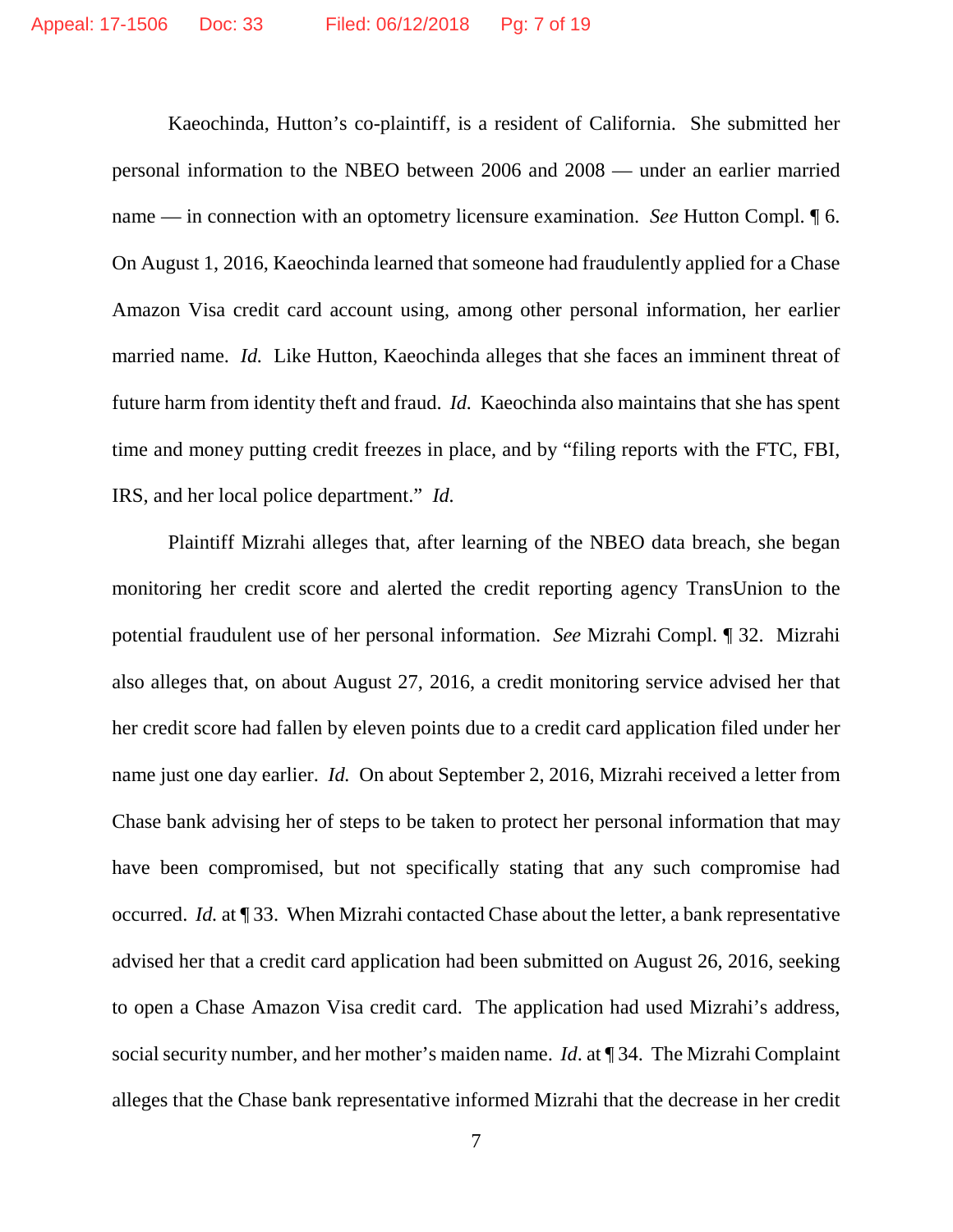score was only temporary, but could not be reversed for approximately sixty days. *Id.* Mizrahi alleges that she thereafter needed to "send certified letters to Chase, the major credit reporting companies, and others to inform them of this unauthorized event." *Id.* at ¶ 35. Sending the letters first required Mizrahi to engage in the "laborious process" of "acquiring the necessary documentation, including a police report." *Id.*

## B.

On October 22, 2016, the NBEO moved in the district court to dismiss both Complaints. The motion sought relief pursuant to Federal Rule of Civil Procedure 12(b)(1), for lack of Article III standing to sue, and under Rule 12(b)(6), for failure to state a claim upon which relief can be granted. On November 2, 2016, the NBEO moved to consolidate the two civil actions. By its Opinion of March 22, 2017, the court dismissed both Complaints pursuant to Rule 12(b)(1), ruling that it did not possess subject-matter jurisdiction due to the Plaintiffs' lack of standing. The Opinion then concluded that the other grounds for dismissal, as well as the motions to consolidate, were moot. *See* Op. 2*.* [4](#page-7-0)  In dismissing for lack of standing, the court relied primarily on our decision in *Beck v. McDonald*. *See* 848 F.3d 262 (4th Cir. 2017).

As the Opinion properly recognized, in order to possess standing to sue under Article III of the Constitution, the Plaintiffs were obliged to sufficiently allege three

<span id="page-7-0"></span> <sup>4</sup> The Opinion incorrectly stated that the Plaintiffs — Hutton, Kaeochinda, and Mizrahi — had moved to consolidate the two lawsuits. *See* Op. 2 ("[T]he Court will find moot Plaintiffs' motions to consolidate."). In fact, it was the defendant NBEO that had moved to consolidate.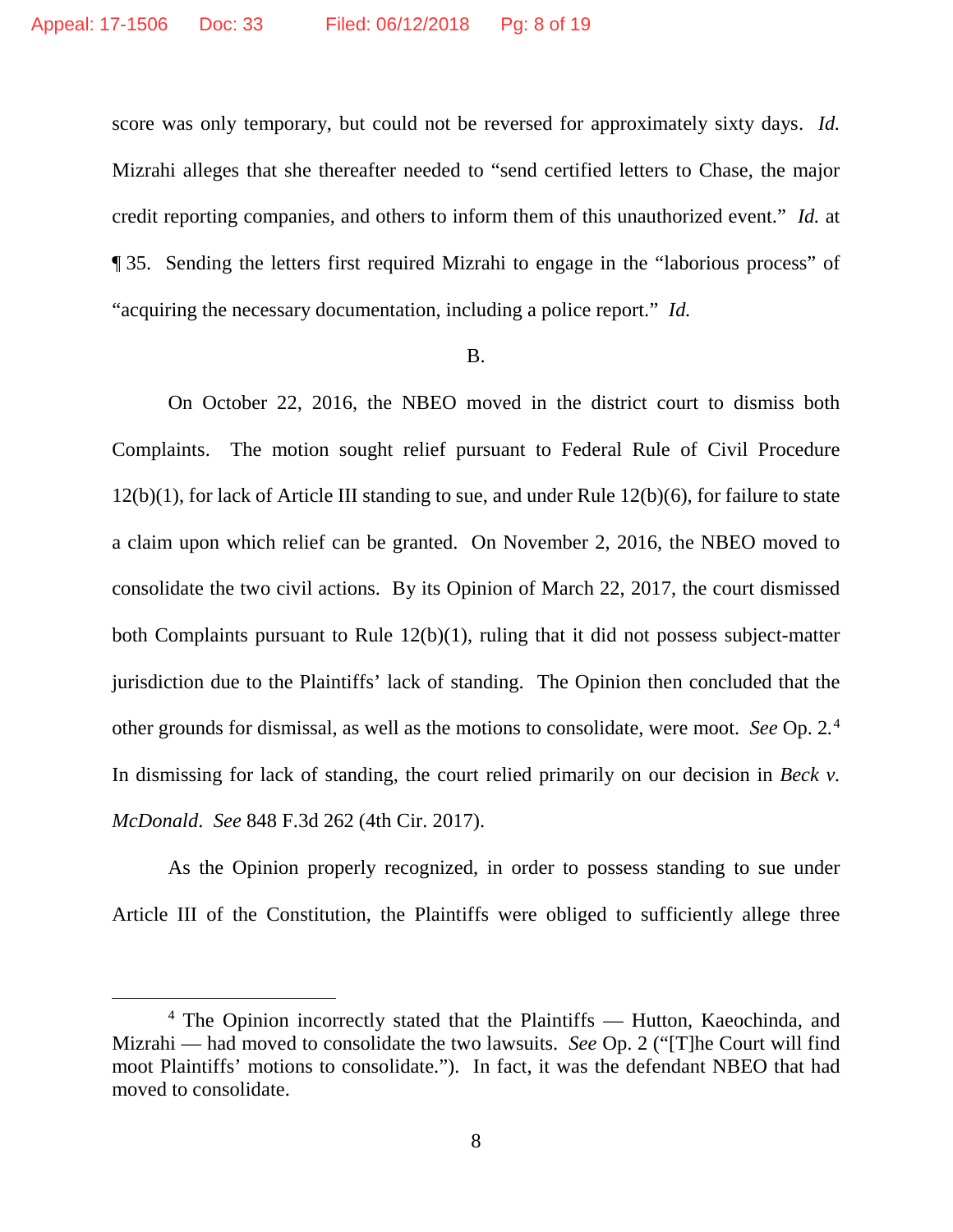elements: (1) they suffered an injury-in-fact that was concrete and particularized and either actual or imminent; (2) there was a causal connection between the injury and the defendant's conduct (i.e. traceability); and (3) the injury was likely to be redressable by a favorable judicial decision. *See Lujan v. Defenders of Wildlife*, 504 U.S. 555, 560-61  $(1992).$ <sup>[5](#page-8-0)</sup> The Opinion addressed two of those elements, the injury-in-fact element and the traceability element. It first concluded that the Plaintiffs had failed to sufficiently allege that they suffered an injury-in-fact because, even if the NBEO had confirmed an actual data breach, the Plaintiffs had "incurred no fraudulent charges" and "had not been denied credit or been required to pay a higher interest rate for credit they received." *See* Op. 8. The district court reasoned that the Complaints simply alleged speculative harms that could only occur in the future. *Id.* Relying on *Beck*, the Opinion emphasized that the Plaintiffs had "failed to establish standing either upon their asserted increased risk of identity theft or upon their expenses to negate identity theft." *Id*.

Second, the Opinion explained that any alleged injury of the Plaintiffs was not traceable to the NBEO, emphasizing that, "in all of the cases that have been cited by the parties in the instant cases, an actual data breach had occurred and had been acknowledged or announced by the entity whose data files had been breached." *See* Op. 7. Elaborating, the Opinion explained that the allegations in the Complaints "relied upon . . . online

<span id="page-8-0"></span> <sup>5</sup> As the Supreme Court has consistently emphasized, Article III of the Constitution "limits the jurisdiction of federal courts to 'Cases' and 'Controversies.'" *See Lujan v. Defenders of Wildlife*, 504 U.S. 555, 559 (1992). The requirement that a Plaintiff possess "standing to sue" emanates from that constitutional provision.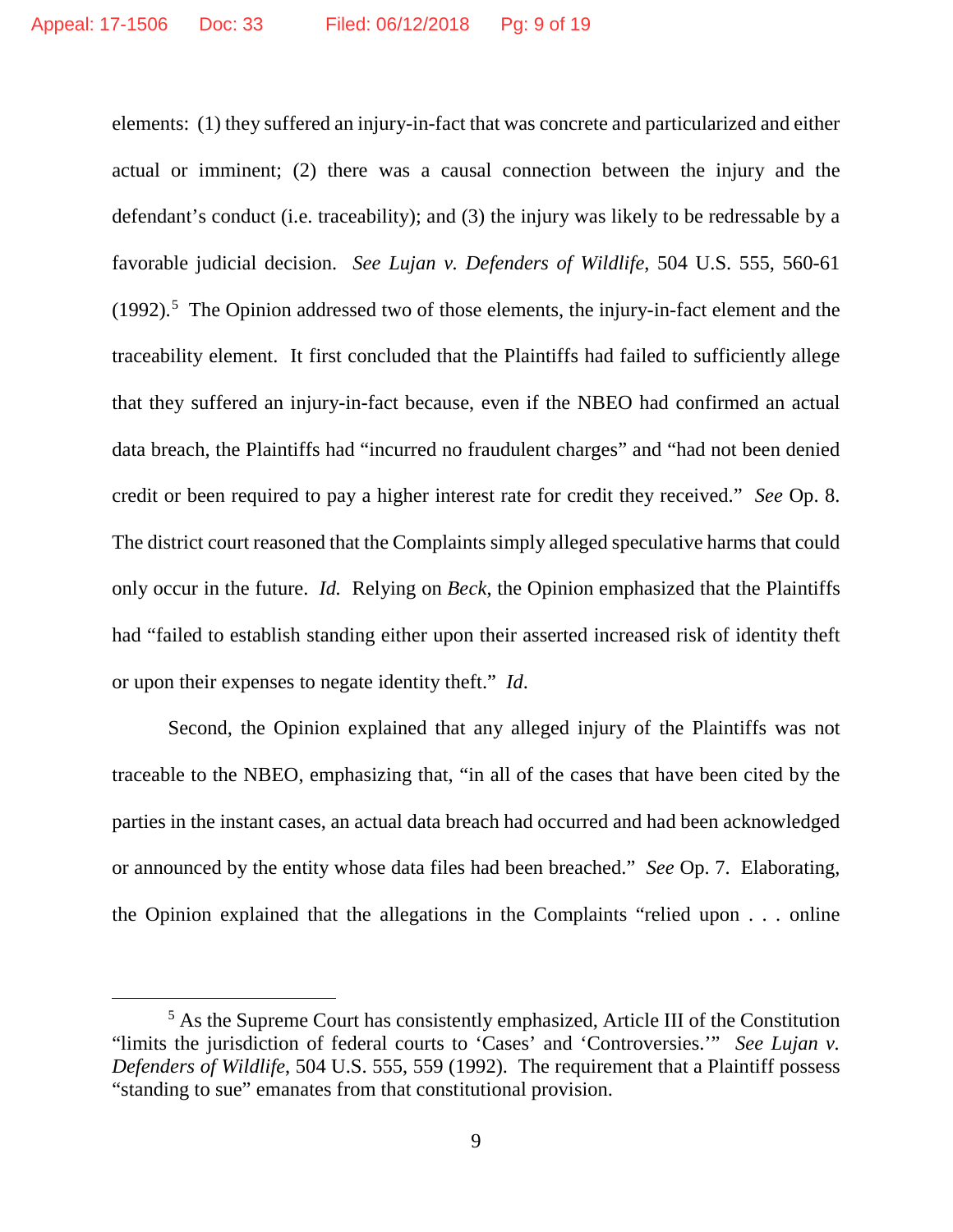conversations with other optometrists to conclude that NBEO suffered a data breach." *Id.* The Opinion then determined that the allegations in the Complaints "rest[ed] upon sheer speculation." *Id.* It recited that the Plaintiffs' "speculation is mistakenly fueled by NBEO's announcements that it was looking into whether an intrusion occurred and that it denies such in fact happened." *Id.* In comparing the NBEO's statements denying the data breach to the denials of the other professional optometry organizations, the district court reasoned that the "Plaintiffs do not explain why NBEO's denial of a data breach is less credible." *Id.* Consequently, the Opinion ruled that the Plaintiffs had "failed to allege a plausible inferential link" between providing their personal information to the NBEO and their receipt of unsolicited credit cards. *Id.* at 8.

Accordingly, the Opinion dismissed the Hutton and Mizrahi Complaints for lack of Article III standing to sue for lack of subject-matter jurisdiction. Hutton and Mizrahi have filed timely notices of appeal, and we possess appellate jurisdiction pursuant to 28 U.S.C. § 1291.

## II.

We review de novo a district court's dismissal of a complaint for lack of standing to sue. *See Beck v. McDonald*, 848 F.3d 262, 269 (4th Cir. 2017). To possess standing, a plaintiff must sufficiently allege the three elements identified by the Supreme Court. That is, a plaintiff must allege that they have: "(1) suffered an injury-in-fact, (2) that is fairly traceable to the challenged conduct of the defendant, and (3) that is likely to be redressed by a favorable judicial decision." *See Spokeo, Inc. v. Robins*, 136 S. Ct. 1540, 1547 (2016).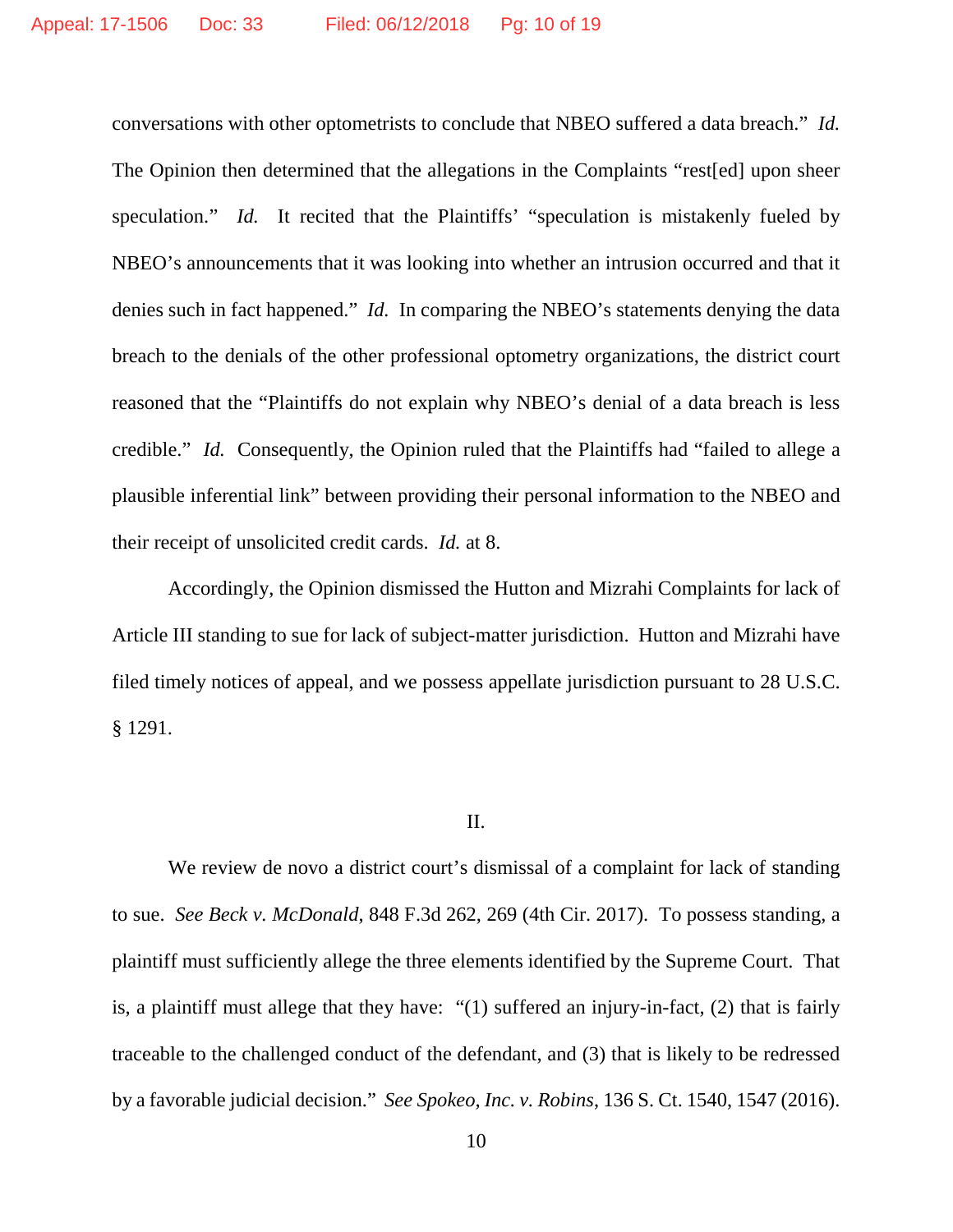In evaluating a class action complaint, "we analyze standing based on the allegations of personal injury made by the named plaintiffs." *See Beck*, 848 F.3d at 269 (citing *Doe v. Obama*, 631 F.3d 157, 160 (4th Cir. 2011)). And class plaintiffs cannot meet their burden to establish standing "[w]ithout a sufficient allegation of harm to the named plaintiff in particular." *Id*. (quoting *Doe*, 631 F.3d at 160). When a complaint is evaluated at the pleading stage, however, "general factual allegations of injury resulting from the defendant's conduct may suffice, for on a motion to dismiss we presume that general allegations embrace those specific facts that are necessary to support the claim." *See Lujan v. Defenders of Wildlife*, 504 U.S. 555, 561 (1992) (internal quotation marks and alterations omitted). Accordingly, "we accept as true" the "allegations for which there is sufficient 'factual matter' to render them 'plausible on [their] face.'" *See Beck*, 848 F.3d at 270 (quoting *Ashcroft v. Iqbal*, 556 U.S. 662, 678 (2009)).

#### III.

## A.

In these appeals, the Plaintiffs seek a reversal of the district court's dismissal of the Hutton and Mizrahi Complaints for lack of standing to sue. They primarily argue that the court erred by making factual determinations to support its ruling. More specifically, the Plaintiffs maintain that they made sufficient allegations of injury-in-fact deriving from the NBEO data breach that are not at all speculative. The Plaintiffs argue that, if their allegations had been accepted by the court, their actual and impending injuries flowing from the NBEO's failure to properly protect their personal information were sufficiently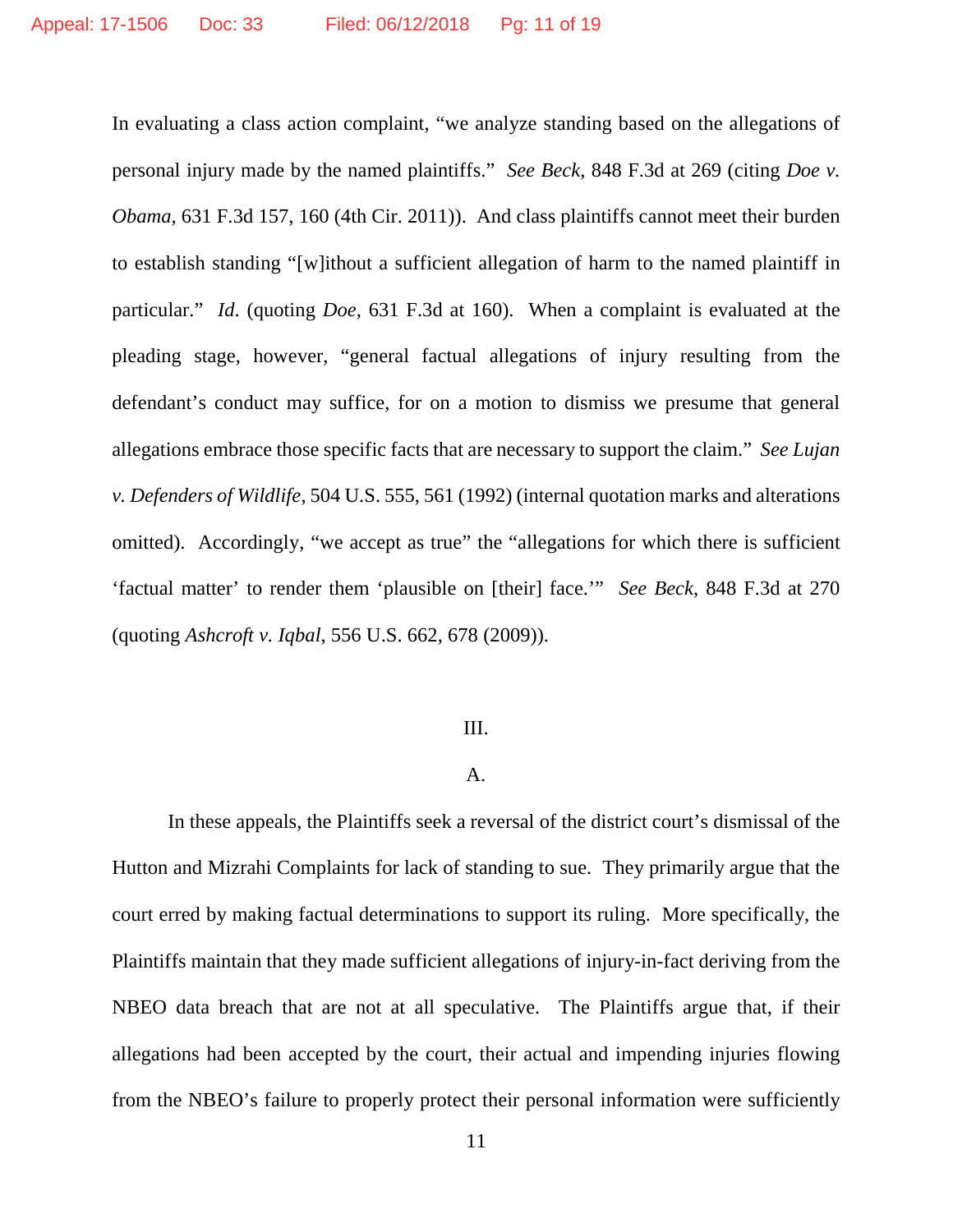alleged. The Plaintiffs also maintain that their injuries are fairly traceable to the NBEO's conduct, because the allegations of the Complaints extensively tie the NBEO to the data breach. The Plaintiffs also assert that the court misapplied the Article III standing requirements by misconstruing our decision in *Beck v. McDonald*. *See* 848 F.3d 262 (4th Cir. 2017).

On the other hand, the NBEO asks us to affirm the dismissal ruling in the district court's Opinion. The NBEO contends that the Plaintiffs' assignment of blame to the NBEO is fatally flawed, in that their allegations derive from discussions in Facebook groups and assume that the personal information divulged in the NBEO data breach had a single source.<sup>[6](#page-11-0)</sup> The NBEO maintains that the Opinion was correctly decided, and that the allegations of an NBEO data breach are speculative and conclusory.

## B.

As we recently explained in a standing to sue analysis, it "is established that a complaint must contain sufficient factual matter, accepted as true, to state a claim to relief that is plausible on its face." *See Nanni v. Aberdeen Marketplace, Inc.*, 878 F.3d 447, 452 (4th Cir. 2017) (internal quotation marks and citations omitted). Challenges to subjectmatter jurisdiction can be presented either facially or factually. *See Kerns v. United States*,

<span id="page-11-0"></span> <sup>6</sup> For example, the NBEO rejects the proposition that a fraudulent Chase Amazon Visa credit card account was opened in 2016 in Hutton's maiden name — which she had provided to the NBEO eighteen years earlier in 1998. According to the NBEO, it is a "fair inference" that Hutton shared that name universally before marrying. *See* Br. of Appellee at 14.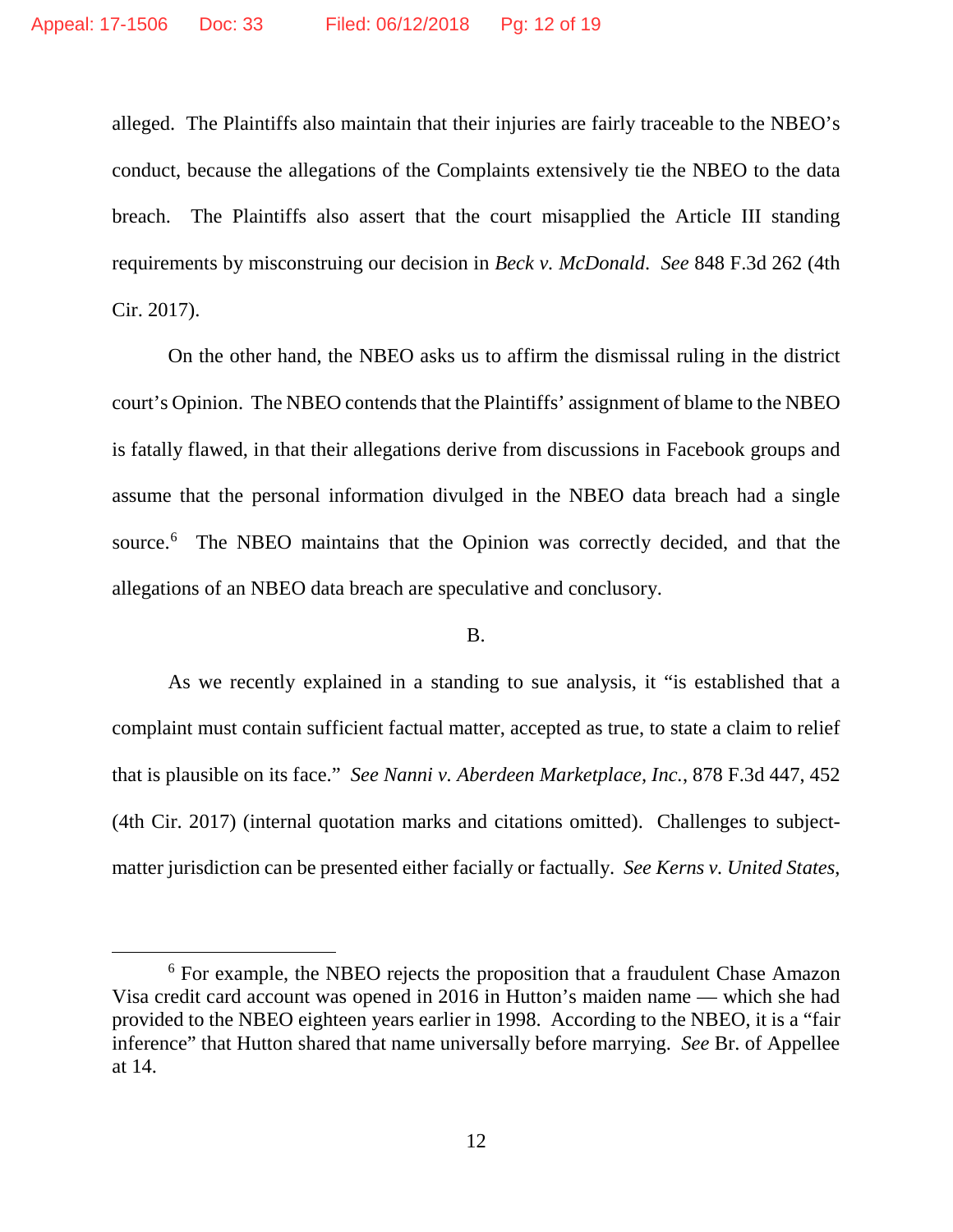585 F.3d 18[7](#page-12-0), 192 (4th Cir. 2009).<sup>7</sup> In this litigation, the NBEO interposes facial challenges to the Plaintiffs' jurisdictional allegations with respect to the first two standing to sue elements. The NBEO contends that the Complaints, on their face, fail to make allegations sufficient to satisfy the Plaintiffs' burden of establishing that they suffered an injury-in-fact that is fairly traceable to the conduct of the NBEO. *See Spokeo, Inc. v. Robins*, 136 S. Ct. 1540, 1547 (2016). [8](#page-12-1) Because injury-in-fact and traceability are the only standing elements challenged by the NBEO, we focus on those two elements.

1.

First, we assess the injury-in-fact question. To establish an injury-in-fact, the Plaintiffs must show that they "suffered 'an invasion of a legally protected interest' that is 'concrete and particularized' and 'actual or imminent, not conjectural or hypothetical.'" *See Spokeo*, 136 S. Ct. at 1548 (quoting *Lujan v. Defenders of Wildlife*, 504 U.S. 555, 560 (1992)). As we explained in *Beck*,

<span id="page-12-0"></span> $7$  In pursuing a facial challenge, the defendant must show that a complaint fails to allege facts upon which subject-matter jurisdiction can be predicated. *See Beck v. McDonald*, 848 F.3d 262, 270 (4th Cir. 2017). In a factual challenge, on the other hand, the defendant maintains that the jurisdictional allegations of the complaint are not true. *Id.*

<span id="page-12-1"></span><sup>&</sup>lt;sup>8</sup> The Opinion did not reach or resolve the third element of Article III standing to sue, that is, redressability. And the NBEO had not pursued any contention concerning redressability in the district court. The Plaintiffs, on the other hand, argue on appeal that it is uncontested that an award of the relief requested will redress their injuries. *See* Br. of Appellant at 32. Their redressability contention is apparent in the allegations of the Complaints that seek, inter alia, damages and restitution. *See* Hutton Compl. ¶ 4; s*ee also*  Mizrahi Compl. ¶ 8. Indeed, in a breach of data case, "there is no reason to believe that monetary compensation will not return plaintiffs to their original position completely." *See Beck v. McDonald*, 848 F.3d 262, 274 n.5 (4th Cir. 2017) (internal quotation marks omitted).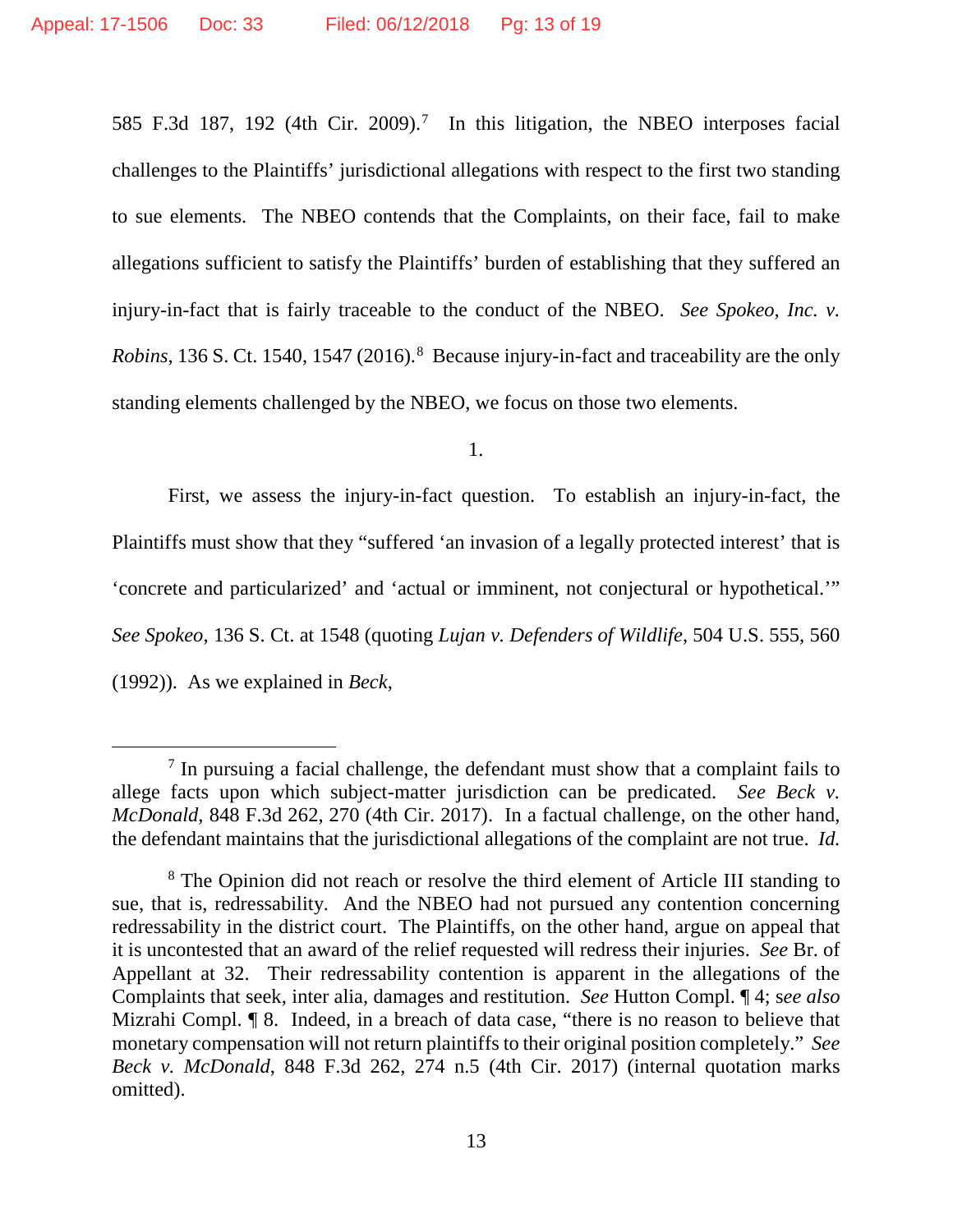while it is true that threatened rather than actual injury can satisfy Article III standing requirements, . . . not all threatened injuries constitute an injury-infact. Rather, as the Supreme Court has emphasized repeatedly, an injury-infact must be concrete in both a qualitative and temporal sense. The complainant must allege an injury to himself that is distinct and palpable, as opposed to merely abstract.

*See Beck*, 848 F.3d at 271 (internal quotation marks and citations omitted). As we also explained, the imminence of an injury, although "concededly a somewhat elastic concept, . . . cannot be stretched beyond its purpose, which is to ensure that the alleged injury is not too speculative for Article III purposes." *Id.* (quoting *Lujan*, 504 U.S. at 564-65 n.2). And where a plaintiff has made no allegations that show a sufficiently imminent threat of injury from future identity theft, the plaintiff's "contention of an enhanced risk of future identity theft" is simply "too speculative." *Id.* at 274.

We reasoned in *Beck* that a plaintiff fails to "establish Article III standing based on the harm from the increased risk of future identity theft and the cost of measures to protect against it." *See Beck*, 848 F.3d at 266*.* We emphasized that a mere compromise of personal information, without more, fails to satisfy the injury-in-fact element in the absence of an identity theft. *Id.* at 274-75. The situations in these consolidated appeals, however, are readily distinguishable from that in *Beck*. In *Beck*, the plaintiffs alleged only a threat of future injury in the data breach context where a laptop and boxes — containing personal information concerning patients, including partial social security numbers, names, dates of birth, and physical descriptions — had been stolen, but the information contained therein had not been misused. The Plaintiffs in these cases, on the other hand, allege that they have already suffered actual harm in the form of identity theft and credit card fraud. The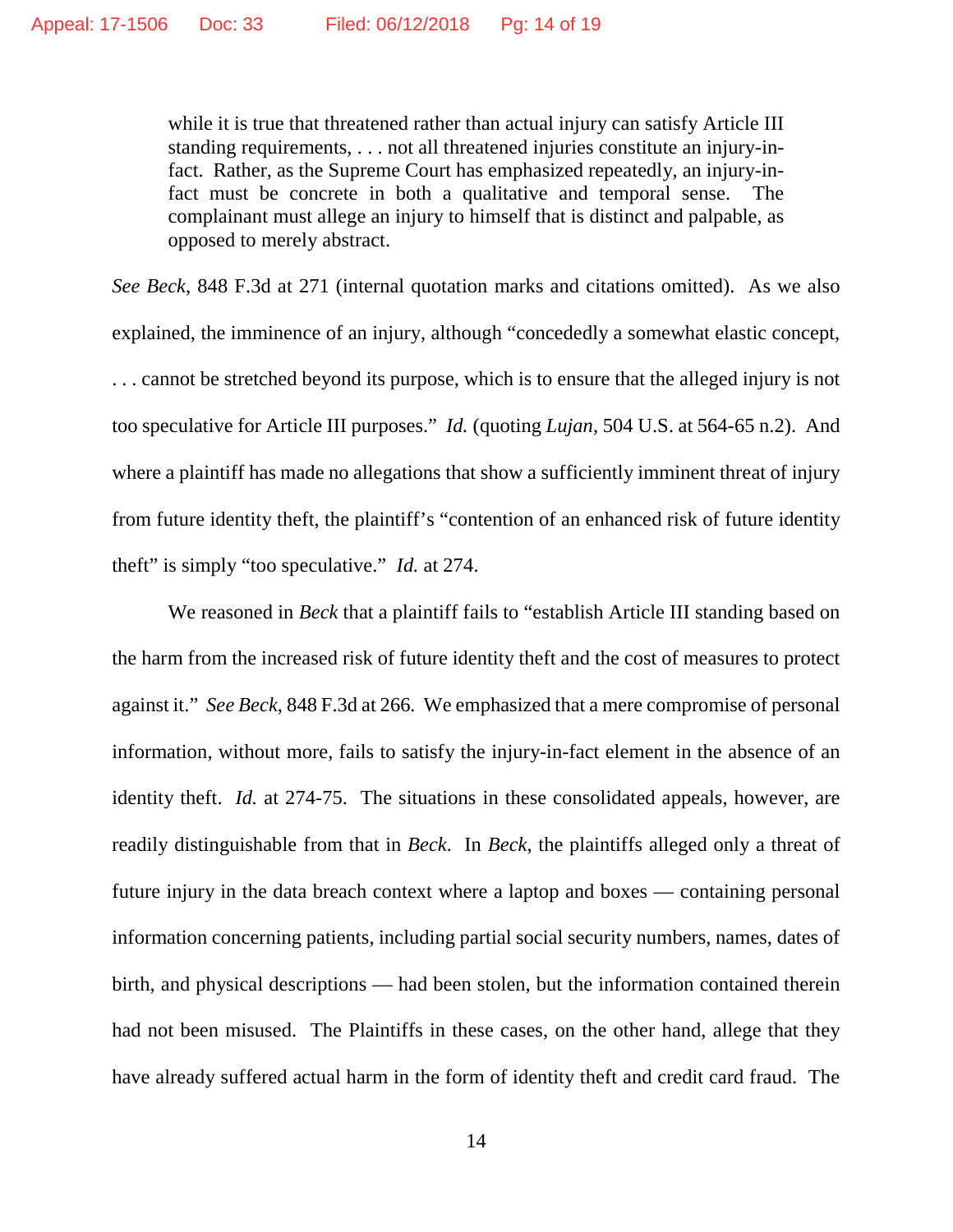Plaintiffs have been concretely injured by the data breach because the fraudsters used and attempted to use — the Plaintiffs' personal information to open Chase Amazon Visa credit card accounts without their knowledge or approval. Accordingly, there is no need to speculate on whether substantial harm will befall the Plaintiffs.

By way of example, the Hutton Complaint specifies that Hutton received an unsolicited Chase Amazon Visa credit card that was applied for using her social security number and her maiden name (the name that she had provided to the NBEO in 1998). Around the same time, Kaeochinda learned that someone had applied for a Chase credit card using her social security number and former married name. Mizrahi also actually received an alert that her credit score had decreased eleven points due to a credit application that was fraudulently filed with Chase, using her address, social security number, and mother's maiden name. She had to spend time and resources to repair her credit. The Plaintiffs do not allege that they suffered fraudulent charges on their unsolicited Chase Amazon Visa credit cards, but the Supreme Court long ago made clear that "[i]n interpreting injury in fact . . . standing [is] not confined to those who [can] show economic harm." *See United States v. Students Challenging Regulatory Agency Procedures*, 412 U.S. 669, 686 (1973).

At a minimum, Plaintiffs have sufficiently alleged an imminent threat of injury to satisfy Article III standing. On that score, these cases stand in stark contrast to *Beck*, where we concluded that the threat was speculative because "even after extensive discovery" there was "no evidence that the information contained on [a] stolen laptop [had] been accessed or misused or that [the plaintiffs had] suffered identity theft." *See Beck*, 848 F.3d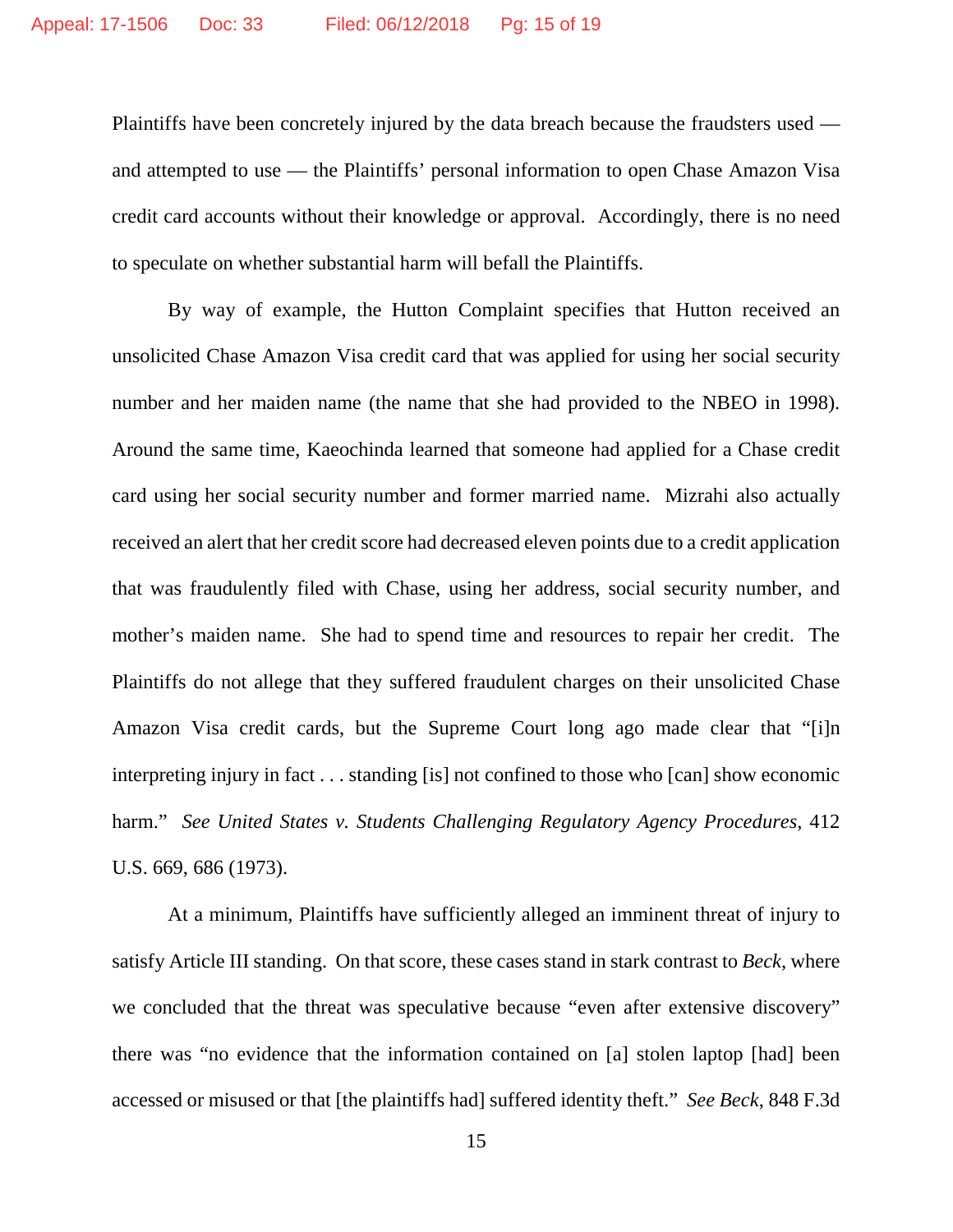at 274. In fact, there was no evidence that the thief even stole the laptop with the intent to steal private information. *Id.* Here, the Plaintiffs allege that their data has been stolen, accessed, and used in a fraudulent manner.

And although incurring costs for mitigating measures to safeguard against future identity theft may not constitute an injury-in-fact when that injury is speculative, *see Beck*, 848 F.3d at 276, the Court has recognized standing to sue on the basis of costs incurred to mitigate or avoid harm when a substantial risk of harm actually exists, s*ee Clapper v. Amnesty Int'l USA*, 568 U.S. 398, 414 n.5 (2013). The Hutton and Mizrahi Complaints both allege that the Plaintiffs incurred out-of-pocket costs. And the Plaintiffs also suffered time lost in seeking to respond to fallout from the NBEO data breach. Indeed, they had to purchase credit monitoring services, and they had to notify credit reporting agencies and the IRS of the data breach of their personal information. Because the injuries alleged by the Plaintiffs are not speculative, the costs of mitigating measures to safeguard against future identity theft support the other allegations and together readily show sufficient injury-in-fact to satisfy the first element of the standing to sue analysis.<sup>[9](#page-15-0)</sup>

2.

Second, we address the traceability of the NBEO's conduct to the injuries and harms alleged in the Complaints. The Supreme Court in *Ashcroft v. Iqbal* concluded that "[a]

<span id="page-15-0"></span> <sup>9</sup> The Plaintiffs also allege that they face impending injuries due to the NBEO's continuing failure to secure their personal information now in the organization's informational systems. Because the Plaintiffs have incurred actual harm by receiving unsolicited credit cards — and in at least one instance incurring a credit score decrease the Plaintiffs have shown more than the mere compromise of their personal information.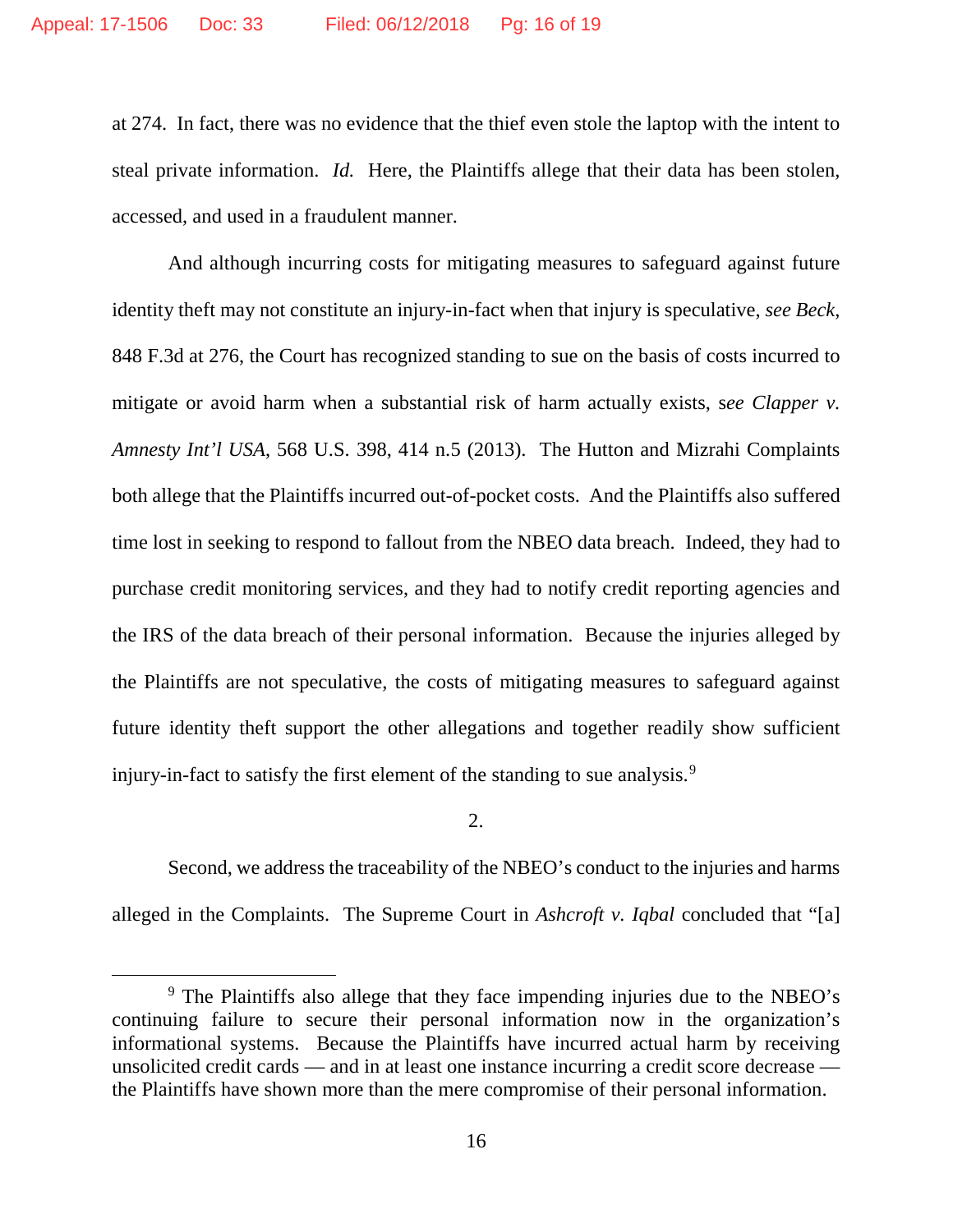pleading that offers labels and conclusions or a formulaic recitation of the elements of a cause of action will not do. Nor does a complaint suffice if it tenders naked assertions devoid of further factual enhancement." *See* 556 U.S. 662, 678 (2009) (internal quotation marks and citations omitted). With respect to the traceability element, the Court has reasoned that

[t]he injury must be fairly traceable to the challenged action, and relief from the injury must be likely to follow from a favorable decision. . . . These terms cannot be defined so as to make application of the constitutional standing requirement a mechanical exercise.

*See Allen v. Wright*, 468 U.S. 737, 751 (1984) (internal quotation marks and citations omitted). Therefore, "[p]leadings must be something more than an ingenious academic exercise in the conceivable." *See Students Challenging Regulatory Agency Procedures*, 412 U.S. at 687. We have concluded that the "fairly traceable standard is not equivalent to a requirement of tort causation." *See Friends of the Earth, Inc. v. Gaston Cooper Recycling Corp.*, 204 F.3d 149, 161 (4th Cir. 2000) (internal quotation marks omitted).

The Complaints contain allegations demonstrating that it is both plausible and likely that a breach of the NBEO's database resulted in the fraudulent use of the Plaintiffs' personal information, resulting in their receipt of unsolicited Chase Amazon Visa credit cards. The Complaints allege that a group of optometrists from around the country began to notice that fraudulent Chase accounts were being opened in their names in July 2016. For example, in August 2016, Hutton and Kaeochinda received their unsolicited Chase Amazon Visa credit cards. Hutton's fraudulent credit card was applied for in her maiden name — which she had provided to the NBEO eighteen years earlier. Kaeochinda's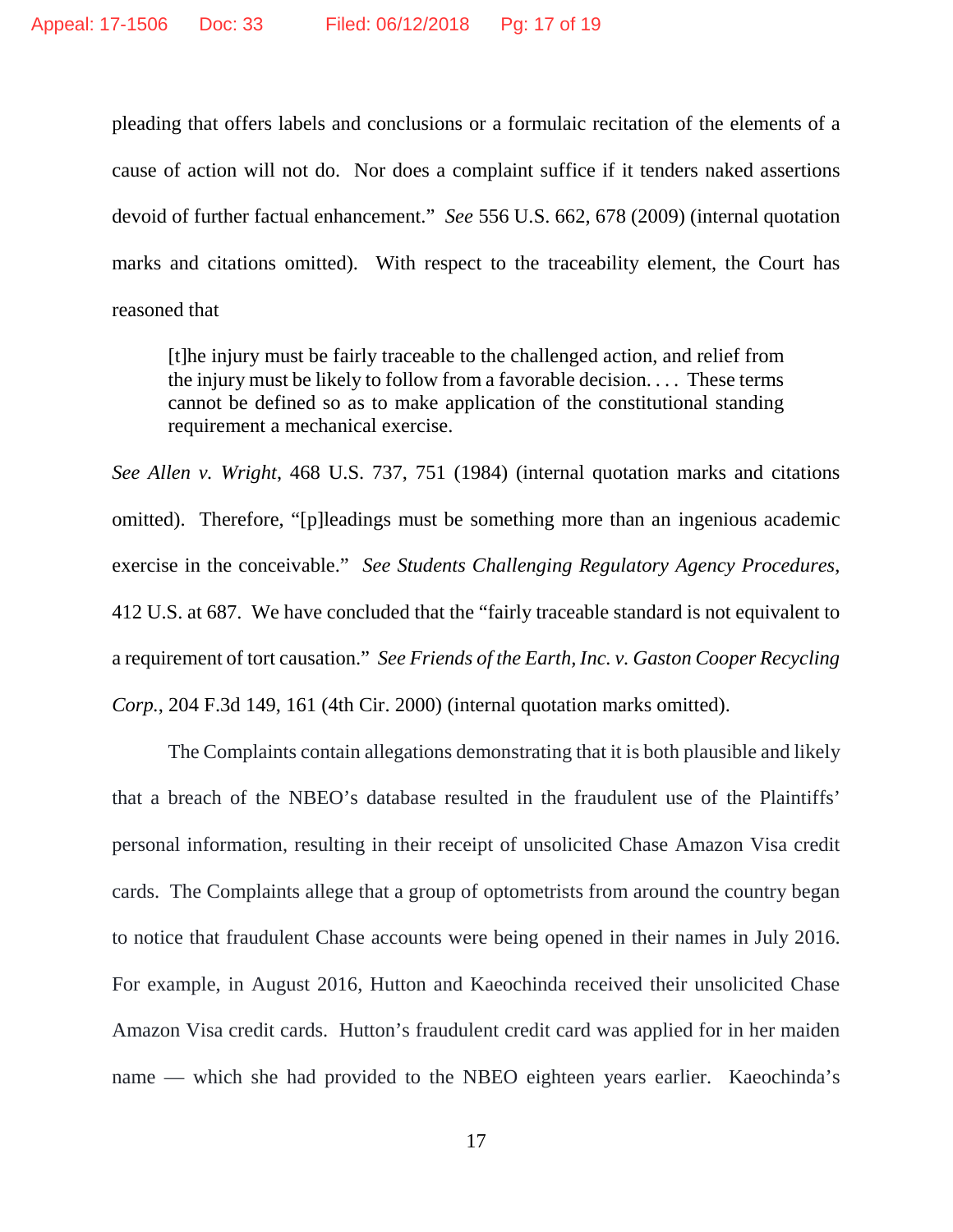unsolicited Chase credit card was applied for in her former married name, which she had provided to the NBEO several years earlier. In August 2016, Mizrahi was informed by a credit monitoring service of an effort to open a fraudulent credit card account in her name, using personal information she had previously provided to the NBEO in registering for a professional examination. Notably, the Plaintiffs allege that, amongst the group of optometrists, the NBEO is the only common source that collected and continued to store social security numbers that were required to open a credit card account, and also stored outdated personal information (such as maiden names and former married names) during the relevant time periods. Furthermore, other national optometry organizations do not gather or store Social Security numbers, or have investigated and confirmed that their databases have not been breached.

Put simply, the Complaints contained sufficient allegations that the NBEO was a plausible source of the Plaintiffs' personal information. Accordingly, the Complaints contain "sufficient factual matter" to render the Plaintiffs' allegations plausible on their face with respect to traceability. *See Beck*, 848 F.3d at 270.

In these circumstances, the standing elements of injury-in-fact and traceability are both sufficiently alleged in the Complaints. And the third standing element redressability — has not been and is not contested by the NBEO. As a result, the district court erred in dismissing the Complaints for lack of standing to sue.

18